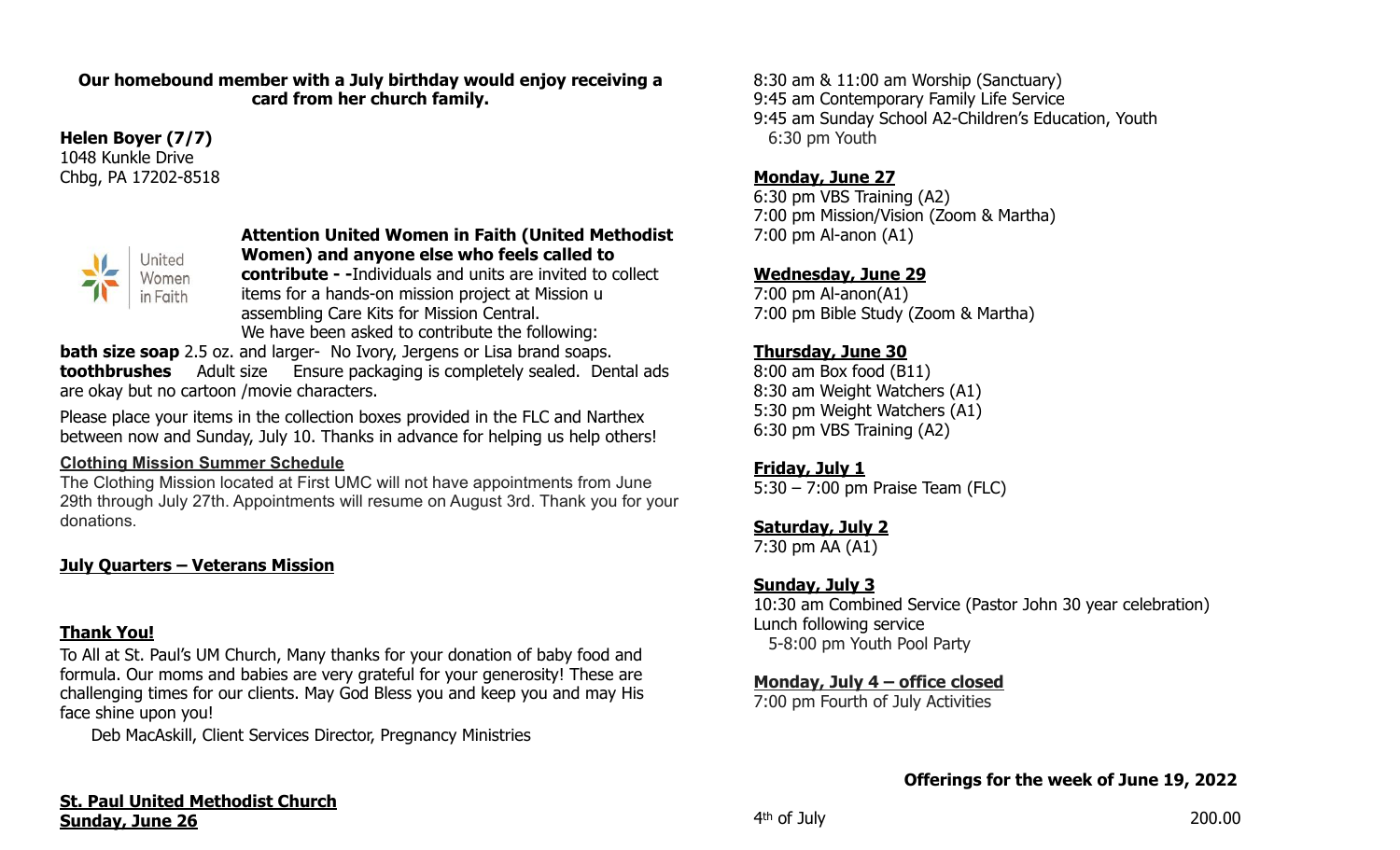| <b>Building Maintenance/Improvements</b> | 438.00         |
|------------------------------------------|----------------|
| <b>Current Envelopes</b>                 | 5,367.60       |
| <b>Good Samaritan Envelopes</b>          | 182.00         |
| Good Samaritan Food Pantry               | 80.00          |
| Hospitality/Coffee Fellowship            | 11.00          |
| Loose Plate                              | 229.00         |
| <b>Quarters for Missions</b>             | 15.50          |
| St Paul Missions & Hungry Hearts         | 5.00           |
| United Women in Faith                    | 50.00          |
| <b>Total</b>                             | \$<br>6,578.10 |

#### **"We are seeking a qualified candidate to provide Child Care Services**

**Sunday Mornings from 8:15 through 12:15 am.** This would cover all three service times. There is a possibility of shared days (like every other week) and/or shared times (like 8:15-10 or 9:30-12:15). Please contact Pastor John to share your interest in this position. The training and connecting into this position would begin July 10, 2022. Thank you."

> **Monumental VBS- celebrating God's greatness! July 11-15 (Mon-Fri) 9:00-11:30 am Ages 4 through grade 5 only**

Register online at: VBSpro.events/p/stpaulmonumental

We are still in need of some supplies for VBS this summer. Please check out the donation boards in the Narthex and FLC to see if there is anything you can help provide. All supplies need to be turned in by June 30. Thank you!! Please also spread the word to others in your neighborhood or at work and encourage them to sign their children and grandchildren up for VBS! It will be a fantastic and faith filled week!!

**The Susan G. Komen foundation** is a leader in the fight against breast cancer. This year Jane Kratz will be participating in the 3-day 60 mile walk in support of their efforts. Your prayers are appreciated as she prepares for this event. If you would like to financially contribute, there are forms in the church office which has a letter from Jane explaining this walk and ways to contribute. Her family is doing a car wash here at St. Paul Church on Saturday July 23rd from 10am-2pm so stop by to spiff up your ride! Thank you.



## **Celebrating Pastor John's 30 Years in the Ministry**

Join us on **Sunday, July 3rd** for a combined worship service at 10:30 am in the sanctuary followed by a picnic lunch in the FLC. Burgers, hot dogs, fixings, drinks, and dessert will be provided. Please bring a side to share. Sign-up sheets will be in both church

service areas for the month of June. This will help us plan for the number of people attending. Come and celebrate and learn more about Pastor John's 30 years in the ministry. Questions? Contact Frances Badman at [francesbadman@gmail.com](mailto:francesbadman@gmail.com)

or 717-401-0507.

You can donate monies in his honor to the Good Samaritan, Food Pantry or Veterans Missions. If you would like to give him a gift – suggestions are gift cards to local restaurants, Butcher Shoppe, or the RC Movie Theatre (Carlisle).

#### **Save the date for the 225th Anniversary for St. Paul UMC**.

**On Sunday, October 2, 2022** we will celebrate the anniversary with a dinner and program at 5 pm in the FLC. More details will be coming out closer to the time.

**Each of us has the privilege to be part of our Invitation Ministry!** Please invite someone to our July 4th outreach by sharing with them the enclosed flyer. It contains all the basic information in an open, non-threatening, invitational format. This is an event for ALL ages so feel free to share with one or many. (copies are available upon request). Thank you for being an active part of our Invitational Ministry!

**Special faith sharing Bible Study** This 5 week Bible Study starts July 6 at 7pm in the Martha room or by zoom. In this five week study you will learn how to share your faith sincerely and simply. It is an easy and wonderful tool to help share salvation with anyone you meet. Please join us.

# *July 4th Celebration*